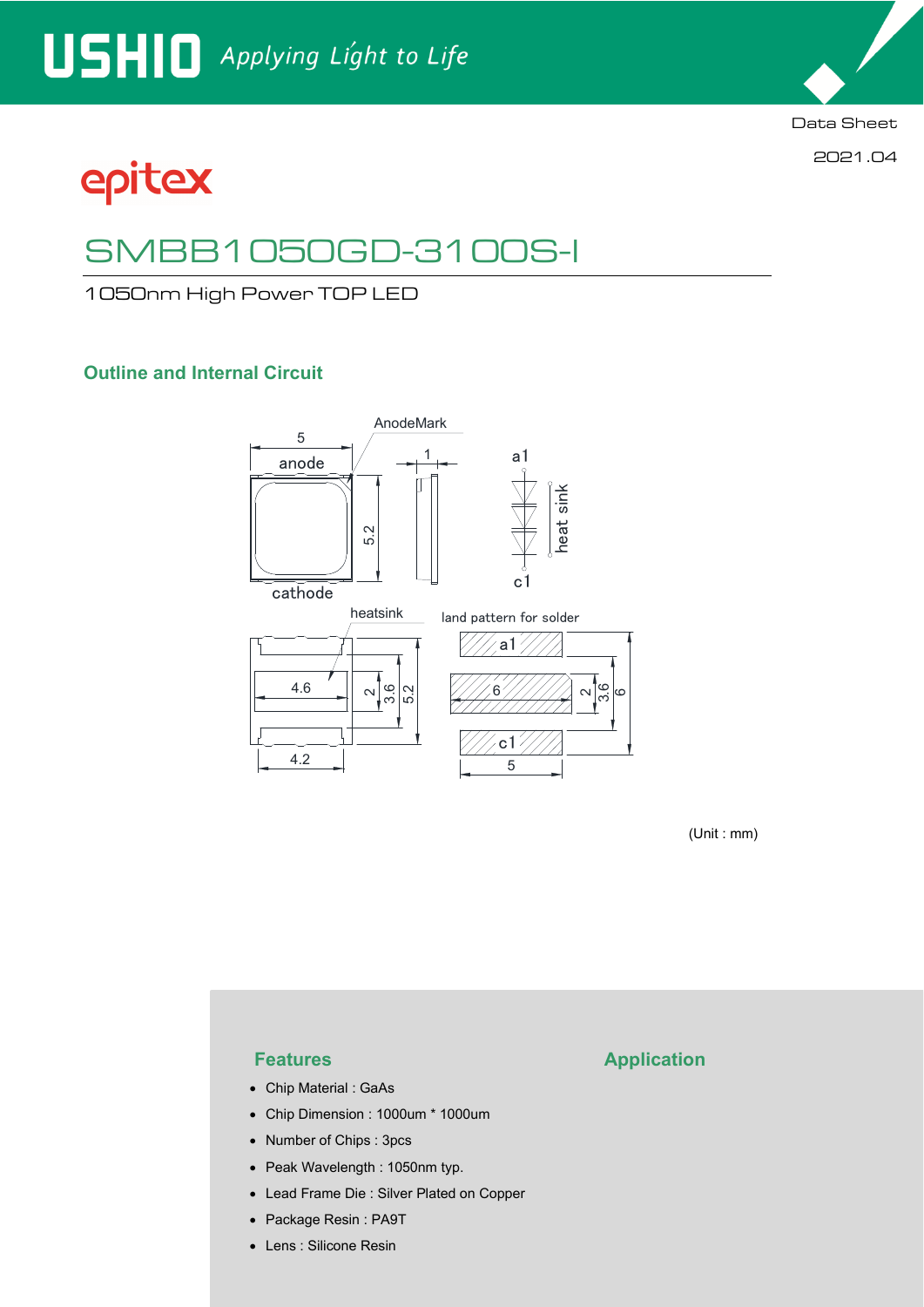### **Absolute Maximum Ratings (Tc=25°C)**

| <b>Item</b>                  | <b>Symbol</b> | <b>Ratings</b>  | <b>Unit</b>  |
|------------------------------|---------------|-----------------|--------------|
| Power Dissipation            | <b>PD</b>     | 3600            | mW           |
| <b>Forward Current</b>       | IF            | 1000            | mA           |
| <b>Pulse Forward Current</b> | <b>IFP</b>    | 2000            | mA           |
| Reverse Voltage              | <b>VR</b>     | 15              | $\vee$       |
| <b>Thermal Resistance</b>    | Rthjs         | 10 <sup>°</sup> | K/W          |
| Junction Temperature         | Tj            | 120             | $^{\circ}$ C |
| <b>Operating Temperature</b> | Topr          | $-40 \sim +100$ | $^{\circ}C$  |
| Storage Temperature          | Tstg          | $-40 - +100$    | $^{\circ}$ C |
| <b>Soldering Temperature</b> | <b>TSOL</b>   | 250             | $^{\circ}$ C |

‡Pulse Forward Current condition : Duty 1% and Pulse Width=10us.

‡Soldering condition : Soldering condition must be completed with 5 seconds at 250°C.

### **Optical and Electrical Characteristics (Tc=25°C)**

(\*: 100% testing, \*\*: reference value)

| <b>Parameter</b>            | <b>Symbol</b> | <b>Min</b> | <b>Typ</b> | <b>Max</b> | <b>Unit</b> | <b>Test Condition</b>     |
|-----------------------------|---------------|------------|------------|------------|-------------|---------------------------|
| <b>Forward Voltage</b>      | <b>VF</b>     |            | 4.5        | (5.4)      | $\vee$      | $IF=1A^*$                 |
|                             | <b>VFP</b>    |            | 5.5        |            |             | $IFP = 2A**$              |
| <b>Reverse Current</b>      | IR.           |            |            | 10         | uA          | $VR=5V^*$                 |
| <b>Total Radiated Power</b> | <b>PO</b>     | (1200)     | 1800       |            | mW          | $IF=1A^*$<br>$T = 100$ ms |
|                             |               |            | 3400       |            |             | $IFP = 2A**$              |
| Peak Wavelength             | $\lambda p$   | 1030       |            | 1070       | nm          | $IF=1A*$                  |
| Half Width                  | Δλ            |            | 50         |            | nm          | $IF=1A**$                 |
| <b>Rise Time</b>            | tr            |            | 10         |            | ns          | $IF=1A**$                 |
| Fall Time                   | tf            |            | 20         |            | ns          | $IF=1A**$                 |

‡Radiated Power is measured by G8370-85.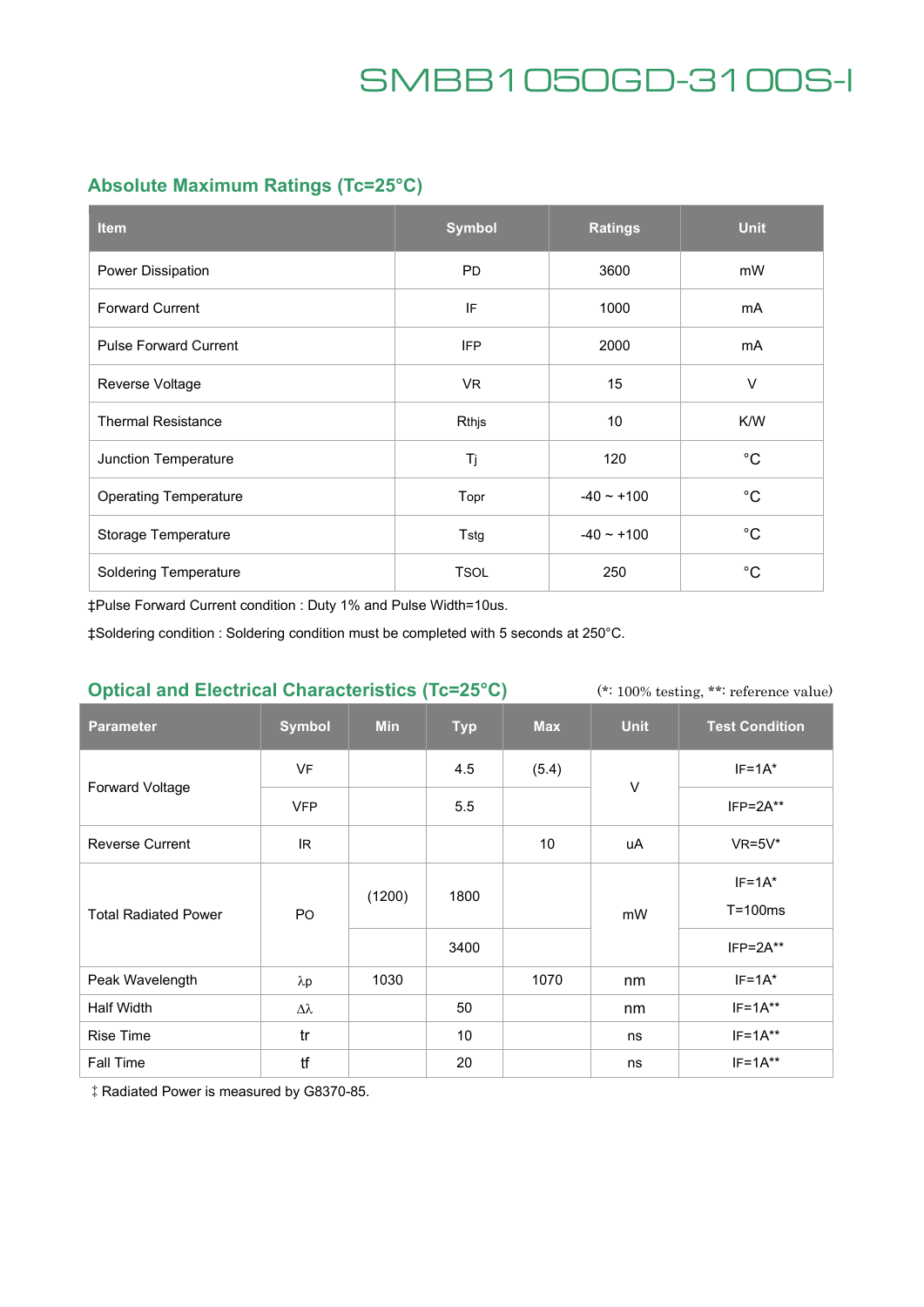### **Typical Characteristic Curves**



### **Forward Current - Pulse Duration**

5

4 3 Forward Current Ifp [mA] **Forward Current Ifp [mA]** 2  $10^3$ <sub>9</sub> 8 7 6 5 4 3 2  $\frac{1}{2}$   $\frac{1}{2}$   $\frac{1}{2}$   $\frac{1}{2}$   $\frac{1}{2}$   $\frac{1}{2}$   $\frac{1}{2}$   $\frac{1}{2}$   $\frac{1}{2}$   $\frac{1}{2}$   $\frac{1}{2}$   $\frac{1}{2}$   $\frac{1}{2}$   $\frac{1}{2}$   $\frac{1}{2}$   $\frac{1}{2}$   $\frac{1}{2}$   $\frac{1}{2}$   $\frac{1}{2}$   $\frac{1}{2}$   $\frac{1}{2}$   $\frac{1}{2}$  10Hz  $10<sup>2</sup>$  $10^{0}$  $10^{2}$  $10^3$  $10^4$  $10^5$  $10^6$  $10^{1}$ 

**Ambient Temperature**

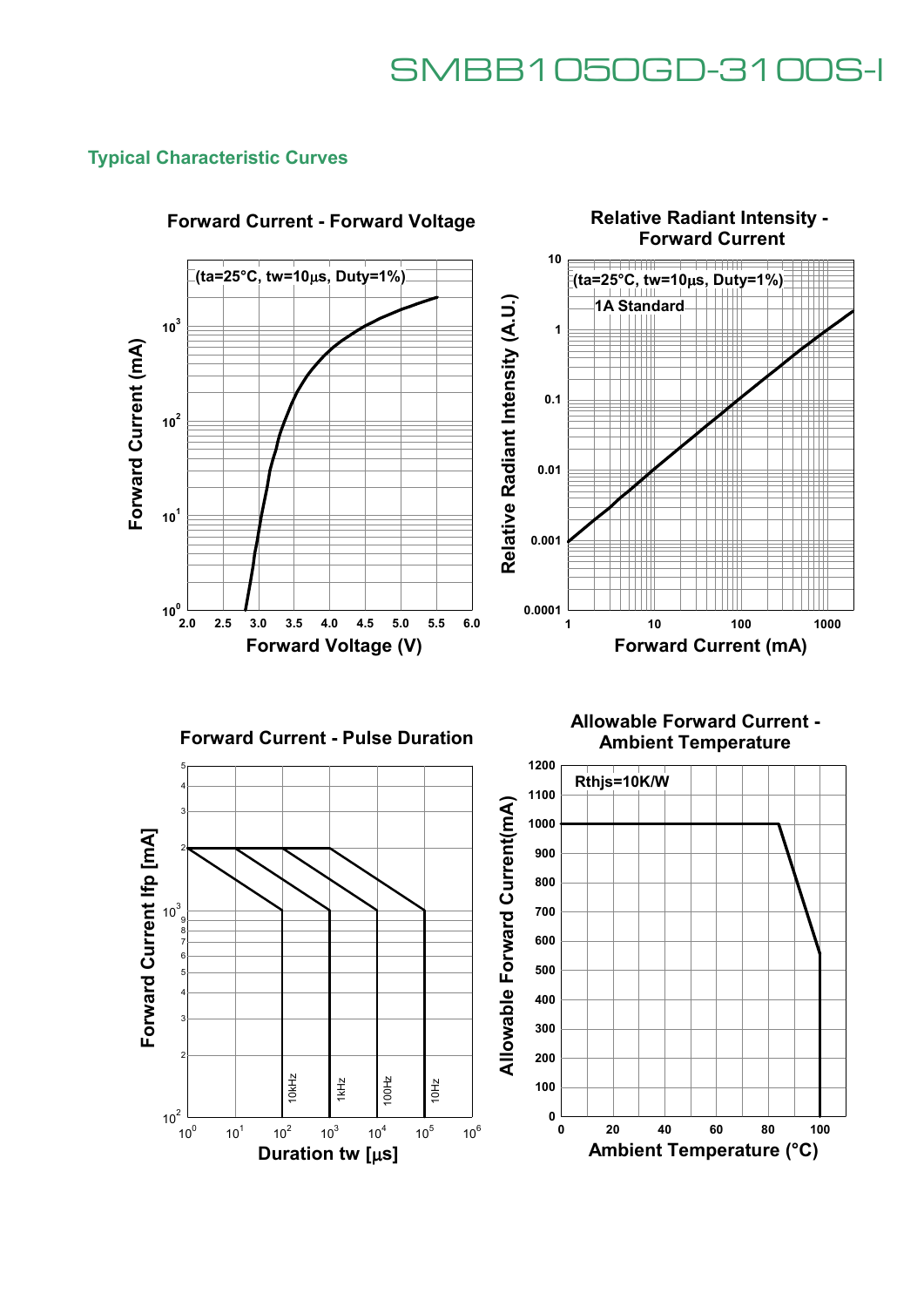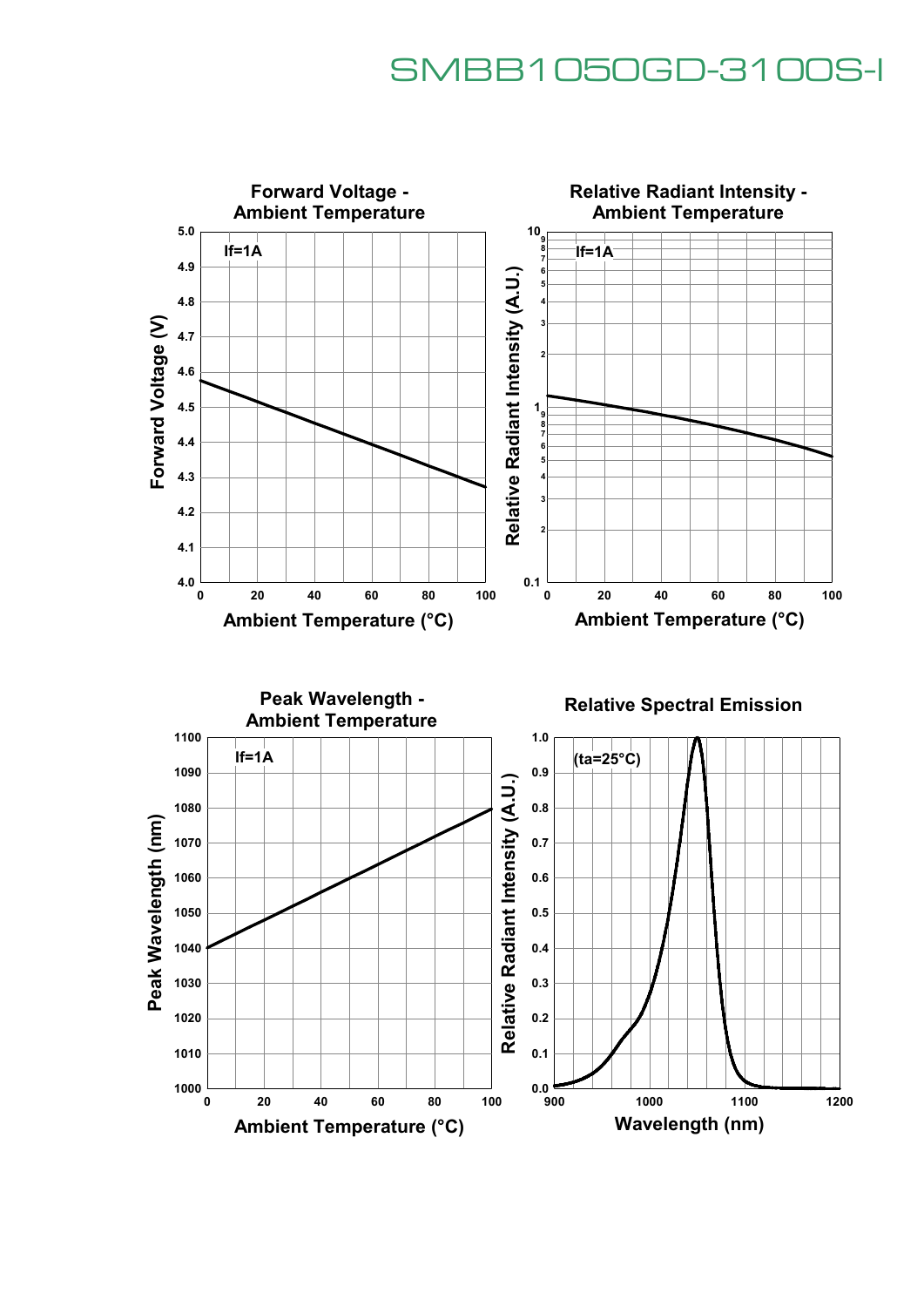#### **Wrapping**

Moisture barrier bag aluminum laminated film with a desiccant to keep out the moisture absorption during the transportation and storage.

### **SMD LED storage and handling precautions**

#### **Storage Conditions before Opening a Moisture-Barrier Aluminum Bag**

- Before opening a moisture-barrier aluminum bag, please store it at <30°C, <60%RH.
- Please note that the maximum shelf life is 12 months under these conditions.

#### **Storage Conditions after Opening a Moisture-Barrier Aluminum Bag**

- After opening a moisture-barrier aluminum bag, store the aluminum bag and silica gel in a desiccator.
- After opening the bag, please solder the LEDs within 72 hours in a room with 5 30°C, <50%RH.
- Please put any unused, remaining LEDs and silica gel back in the same aluminum bag and then vacuum-seal the bag.
- It is recommended to keep the re-sealed bag in a desiccator at <30%RH.
- The 72-hour- long floor life does not include the time while LEDs are stored in the moisture-barrier aluminum bag. However, we strongly recommend to solder the LEDs as soon as possible after opening the aluminum bag.

#### **Notes about Re-sealing a Moisture-Barrier Aluminum Bag**

 When vacuum-sealing an opened aluminum bag, if you find the moisture-indicator of the silica gel has changed to pink from blue (indicating a relative humidity of 30 % or more), please do not use the unused LEDs, the aluminum bag, or the silica gel.

#### **Notes about Opening a Re-sealed Moisture-Barrier Aluminum Bag**

 When opening a vacuumed and re-sealed aluminum bag in order to use the remaining LEDs stored in the bag, if you find that the moisture-indicator of the silica has changed to pink, please do not use the LEDs.